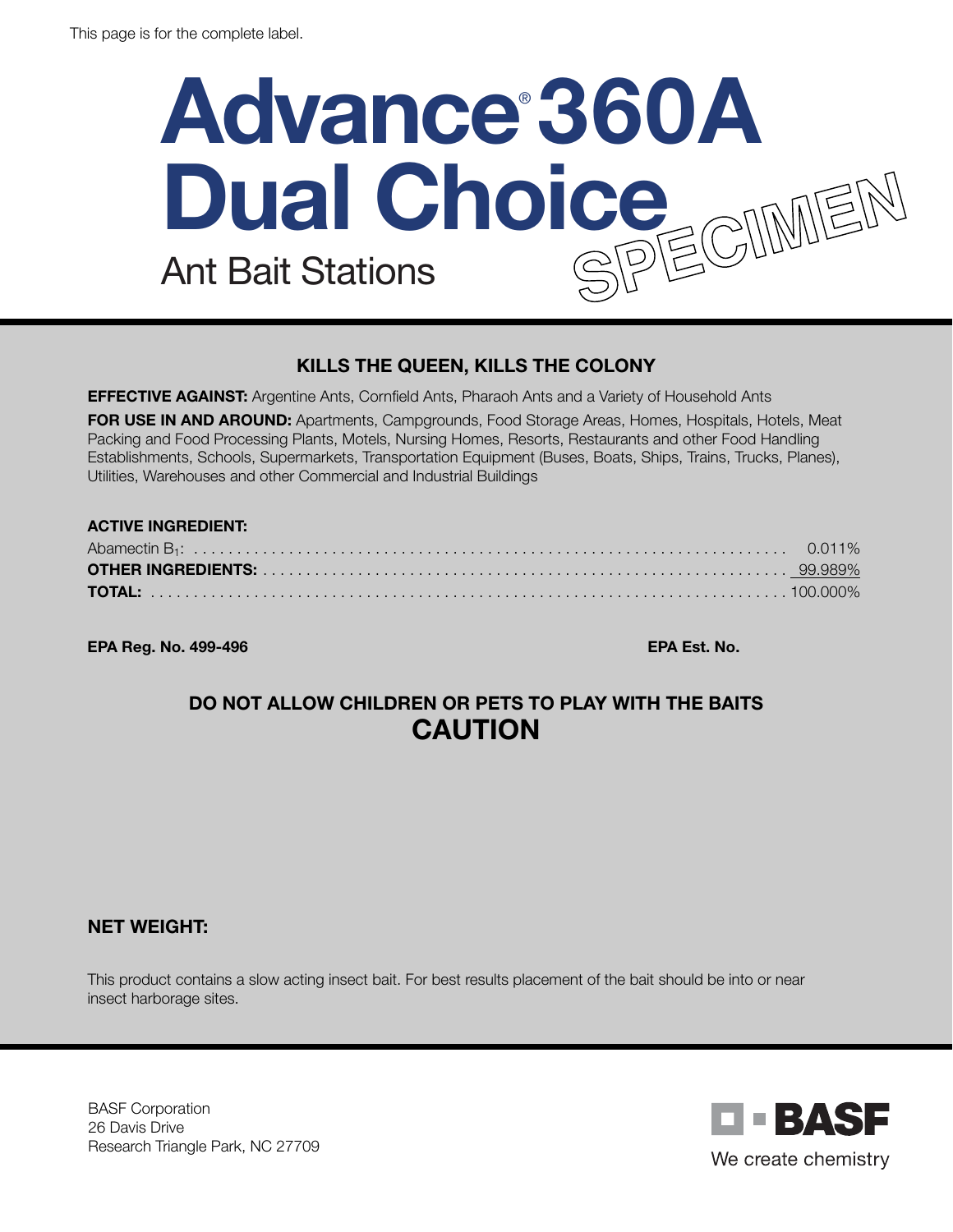This page is for the complete label.

| <b>FIRST AID</b>       |                                                                                                                                                                                                                                                |  |
|------------------------|------------------------------------------------------------------------------------------------------------------------------------------------------------------------------------------------------------------------------------------------|--|
| If on skin or clothing | • Take off contaminated clothing.<br>. Rinse skin immediately with plenty of water for 15 to 20 min.<br>• Call a poison control center or doctor for treatment advice.                                                                         |  |
| If in eyes             | $\bullet$ Hold eyes open and rinse slowly and gently with water for 15 to 20 min.<br>• Remove contact lenses, if present, after the first 5 min, then continue rinsing eyes.<br>• Call a poison control center or doctor for treatment advice. |  |
|                        | <b>HOTLINE NUMBER</b>                                                                                                                                                                                                                          |  |
|                        | Have the product container or label with you when calling a poison control center or doctor, or going for treatment.                                                                                                                           |  |

You may also call 1-800-832-HELP for emergency medical treatment information.

## PRECAUTIONARY STATEMENTS

#### HAZARDS TO HUMANS AND DOMESTIC ANIMALS

**CAUTION:** Harmful if absorbed through skin. Causes moderate eye irritation. Avoid contact with eyes, skin or clothing. Wash thoroughly with soap and water after handling.

## DIRECTIONS FOR USE

#### IT IS A VIOLATION OF FEDERAL LAW TO USE THIS PRODUCT IN A MANNER INCONSISTENT WITH ITS LABELING.

**ANTS:** Concentrate treatment at insect activity sites. Ants are attracted to the bait and it is carried back to the nest to kill the queen and destroy the colony. Baits are packaged in a child-resistant container.

- 1. Break bait stations apart from the plastic frame. To stick on vertical surfaces, remove peel and stick backing on reverse side of bait station.
- 2. For thorough ant control, use as many bait stations as necessary (normally 3 to 4 stations for an average size room or 6 to 8 stations for a heavy infestation).
- 3. For best results, also place bait stations along walls, baseboards, in corners, under sinks, in cabinets, pantries, near plumbing, electrical lines, potted plants, waste receptacles, sensitive electronic equipment, inside drop ceilings, wall voids, under and around equipment and appliances.
- 4. Replace bait stations when necessary, approximately every 3 months.

#### APPLICATIONS IN FOOD HANDLING

**ESTABLISHMENTS:** Food handling establishments include places other than private residences in which food is held, processed, prepared or served.

FOOD AREAS: Includes areas for receiving, storage, packing (canning, bottling, wrapping, boxing), preparing, edible waste storage and enclosed processing systems (mills, dairies, edible oils, syrups). Avoid contamination of food. Use as instructed above.

**AIRCRAFT CABINS:** Place bait stations in suspected and active ant areas. Place bait stations in areas between elements of construction. Use up to 6 bait stations per galley and up to 3 bait stations per rest room. In cargo holds, use 6 to 12 bait stations per 100 ft<sup>2</sup>. **DO NOT** use bait stations in cockpit area.

## STORAGE & DISPOSAL

DO NOT contaminate water, food or feed by storage or disposal.

PESTICIDE STORAGE: Store in a cool, dry area. Always store pesticides in the original container. Store away from food and pet food.

PESTICIDE DISPOSAL: Waste resulting from use of this product may be disposed of on site or at an approved waste disposal facility.

CONTAINER DISPOSAL: Non-refillable container. DO NOT reuse or refill this container. If Empty: Place in trash or offer for recycling if available. If partly Filled: Call your local solid waste agency for disposal instructions.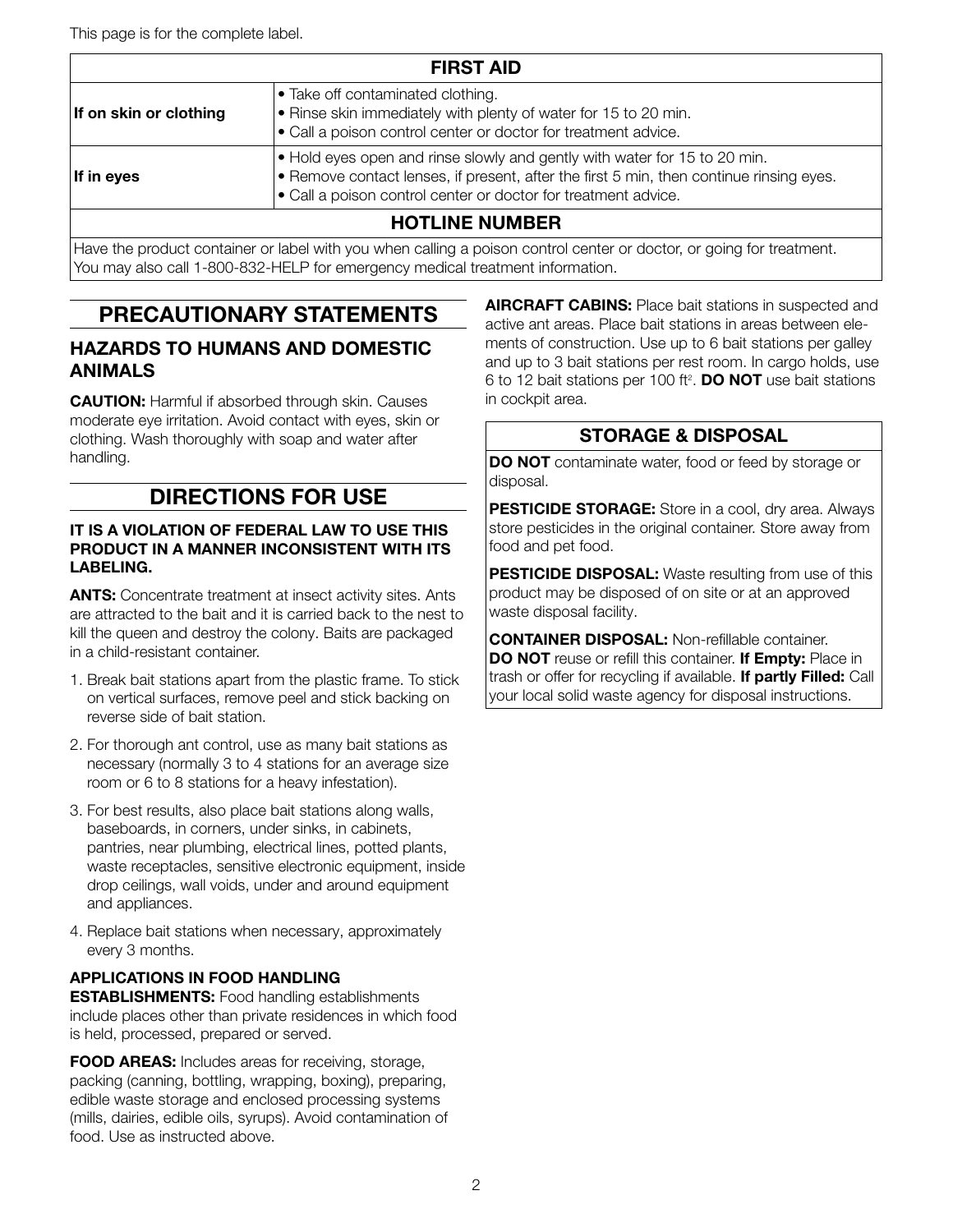This page is for the complete label.

### CONDITIONS OF SALE AND WARRANTY

Follow the **Directions for Use**. It is impossible to eliminate all risks inherently associated with use of this product, and therefore all such risk shall be assumed by the Buyer. BASF warrants that this product conforms to the chemical description on the label and is reasonably fit for the purposes referred to in the **Directions for Use**, subject to the inherent risks, referred to above. TO THE EXTENT CONSISTENT WITH APPLICABLE LAW: (A) BASF MAKES NO OTHER WARRANTIES EXPRESS OR IMPLIED, INCLUDING WARRANTIES OF FITNESS FOR PARTICULAR PURPOSE OR MERCHANTABILITY, (B) BUYER'S EXCLUSIVE REMEDY AND BASF'S AND SELLER'S EXCLUSIVE LIABILITY, WHETHER IN CONTRACT, TORT, NEGLIGENCE, STRICT LIABILITY, OR OTHERWISE, SHALL BE LIMITED TO REPAYMENT OF THE PURCHASE PRICE OF THE PRODUCT, AND (C) BASF AND THE SELLER DISCLAIM ANY LIABILITY FOR CONSEQUENTIAL, INCIDENTAL, SPECIAL OR INDIRECT DAMAGES RESULTING FROM THE USE OR HANDLING OF THIS PRODUCT. BASF and the Seller offer this product, and the Buyer accepts it, subject to these Conditions of Sale and Warranty which may be varied only by agreement in writing signed by a duly authorized representative of BASF. PCS813

*Advance is a registered trademark of BASF.*

© 2013 BASF Corporation All rights reserved.

## 000499-00496.20131028.NVA 2013-04-438-0227

Based on: NVA 2013-04-438-0226 Supersedes: 090922-24

BASF Corporation 26 Davis Drive Research Triangle Park, NC 27709



We create chemistry